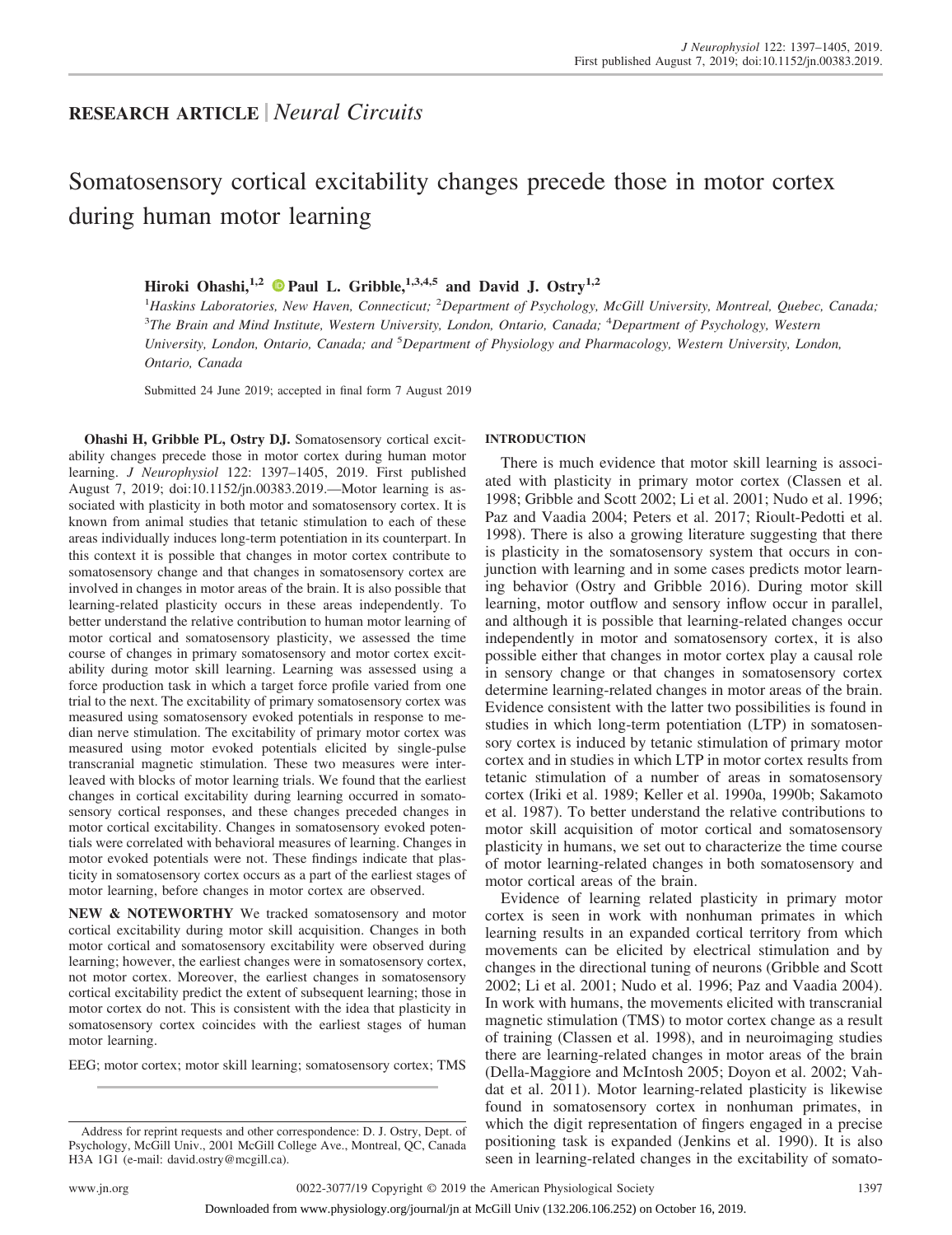sensory cortex (Andrew et al. 2015a, 2015b; Nasir et al. 2013) and in neuroimaging studies in which motor learning results in changes to sensory areas of the brain (Sidarta et al. 2016; Vahdat et al. 2011). In addition, inhibition of somatosensory cortex produces deficits in movements that are specifically related to learning (Mathis et al. 2017). However, on the basis of these studies, it is uncertain how plasticity in motor and somatosensory cortex together relate to learning.

The present study involved a skill learning task in which subjects learned to produce time-varying patterns of force using the index finger. We used electroencephalography (EEG) to measure somatosensory evoked potentials (SEPs) over the course of learning to track changes in the excitability of primary somatosensory cortex. We applied single-pulse TMS to the hand area of primary motor cortex to track changes in corticospinal excitability during learning. If motor skill learning is determined by plasticity in either of these areas, then one ought to see changes in evoked potentials early in learning, and the changes would be expected to predict behavior as well. It was found that the earliest changes during learning occurred in somatosensory cortical responses and that these changes preceded those in motor cortical excitability. Changes to SEPs were correlated with behavioral measures of learning. Changes in motor evoked potentials (MEPs) were not. The findings are consistent with the possibility that somatosensory plasticity coincides with the earliest stages of human motor skill learning.

#### **MATERIALS AND METHODS**

*Subjects.* Forty subjects participated in the experiment described below (17 men and 23 women, ages 18 –28 yr). All subjects were right-handed and reported no history of neurological disorders. The Human Investigation Committee of Yale University approved the experimental protocol. Subjects provided written informed consent.

*Experimental procedures.* The experimental goal was to characterize the time course of changes in the excitability of primary motor and primary somatosensory cortex during sensorimotor skill learning. Motor and somatosensory cortical excitability were measured using single-pulse TMS and median nerve stimulation. Although it would be desirable to have measures of both somatosensory and motor cortical excitability in the same subjects, in such a design one is not able to rule out the possibility that somatosensory stimulation affects measures of motor cortical excitability (Hamdy et al. 1998; Iriki et al. 1989; Keller et al. 1990a; Sakamoto et al. 1987) or that motor cortical stimulation affects somatosensory excitability (Keller et al. 1990b). Accordingly, measures of SEPs over the course of learning were obtained from 20 subjects, and measures of MEPs were obtained from 20 different subjects.

Behavioral learning and stimulation were interleaved (Fig. 2). Stimulation was applied after every 30 trials. On each trial, subjects were instructed to press down on a force sensor using their right index finger to reproduce a time varying pattern of forces that was displayed on a monitor (see *Force control task*). We recorded SEPs using EEG in response to median nerve stimulation at the right wrist (see *SEP experiment*). MEPs were elicited by single-pulse TMS to the hand area of left primary motor cortex (see *MEP experiment*). MEPs were recorded from the lumbrical muscle of the right index finger using bipolar electrodes. The first lumbrical muscle flexes the metacarpophalangeal joint and receives motor and sensory innervation from the median nerve. This ensures that median nerve stimulation influences the somatosensory representation of the same muscle that is involved in the motor skill learning task.

*Force control task.* Subjects were seated in front of a computer monitor (300 mm high  $\times$  375 mm wide) and placed their right index finger on a force sensor (FlexiForce A502 sensor; Tekscan). The force

sensor voltage was amplified 10 times and low-pass filtered at 5 Hz (CED1902 amplifier; Cambridge Electronic Design). The processed signal was digitized at 500 Hz with 16-bit resolution (Micro 1401-3 data acquisition unit; Cambridge Electronic Design). The digital signal was presented on the monitor in real time as visual feedback (in red) of the force applied to the sensor (Fig. 1*A*). The visual representation of applied force moved across the screen at a constant rate. Each trial lasted 3 s.

At the start of each trial, a target force profile was presented on the monitor as a white curve. Subjects pressed the sensor with their index finger to match the target force profile. They were instructed to flex only the metacarpophalangeal joint, which is the joint closest to the palm. On each trial, the target profile consisted of a 500-ms flat line followed by a 2,500-ms unimodal curve (Fig. 1*A*). The target profile was given as follows:

$$
f(t|a,b) = \begin{cases} 0 & (t \le 500) \\ \frac{b}{a} \left( \frac{t - 500}{a} \right)^{b-1} e^{-\left( \frac{t - 500}{a} \right)^b} & (t > 500) \end{cases}
$$

where *t* is the elapsed time (in ms) and *a* and *b* are control parameters of a Weibull function. By randomly varying *a* between 240 and 400 and *b* between 1.5 to 4, and by reversing the function along the time axis, we presented a different target profile on each trial. The parameter *a* affects the amplitude of the function, whereas the parameter *b* affects the skew. To keep the total force constant across trials,  $f(t|a, b)$ was normalized so that the integral of the function was 2.45 N. To keep initial force constant across trials, the trial began only when subjects maintained a force of  $\leq 0.098$  N for a period of 100 ms. Subjects performed 30 trials in each of five blocks for a total of 150 trials. An intertrial interval was randomized between 750 and 1,250 ms. The rationale for changing target shape on each trial was to create a task comparable to those outside of the laboratory in which the specific movement target varies from trial to trial and information on error for one trial cannot be used directly to update movements for the subsequent trial.

*SEP experiment.* Subjects were seated on a chair and placed their right forearm in a supine position on a table. The arm was placed in the same position for each of the six stimulation blocks. Subjects were required to have their eyes closed during simulation to minimize eye-blink artifacts. Adhesive electrodes were placed on the skin above the median nerve at the right wrist (Fig. 1*B*). Square-wave pulses (0.2 ms) were delivered through these electrodes at a rate of 3 Hz for 3 min (540 in total in each stimulation block) using an isolated square-wave stimulator (Phipps & Bird). The stimulation intensity was just below the minimum intensity that elicited visible muscle contraction. This intensity was determined before the first stimulation block and was kept constant throughout the experiment. EEG was used to record SEPs elicited by median nerve stimulation. The signals were recorded using an active electrode system (ActiveTwo system; BioSemi) and sampled at 4,096 Hz. Thirty-two EEG electrodes were placed over the left hemisphere according to the international 10 –20 system. The standard BioSemi reference electrodes were placed laterally on each side of electrode POz. To ensure that changes in the SEP were not the result of systematic peripheral changes such as movement of the electrodes, sensory nerve action potentials (SNAP) were recorded at the same time as SEPs by using active electrodes placed 2 cm apart along the median nerve on the anterior surface of the arm, just above the right elbow (Fig. 1*B*). The proximal electrode served as the reference, and a ground electrode was placed on the right olecranon.

*MEP experiment.* MEPs were also recorded with subjects in a seated position, with the right forearm in a supine position. Singlepulse TMS was delivered to the hand area of left primary motor cortex using a Magstim 200 stimulator (Magstim) and 70-mm figure-eight coil (D-70<sup>2</sup> coil; Magstim). TMS was delivered 10 times in each MEP recording block. The interstimulus interval ranged from 5 to 12 s. We limited the number of MEP measurements to 10 per block because of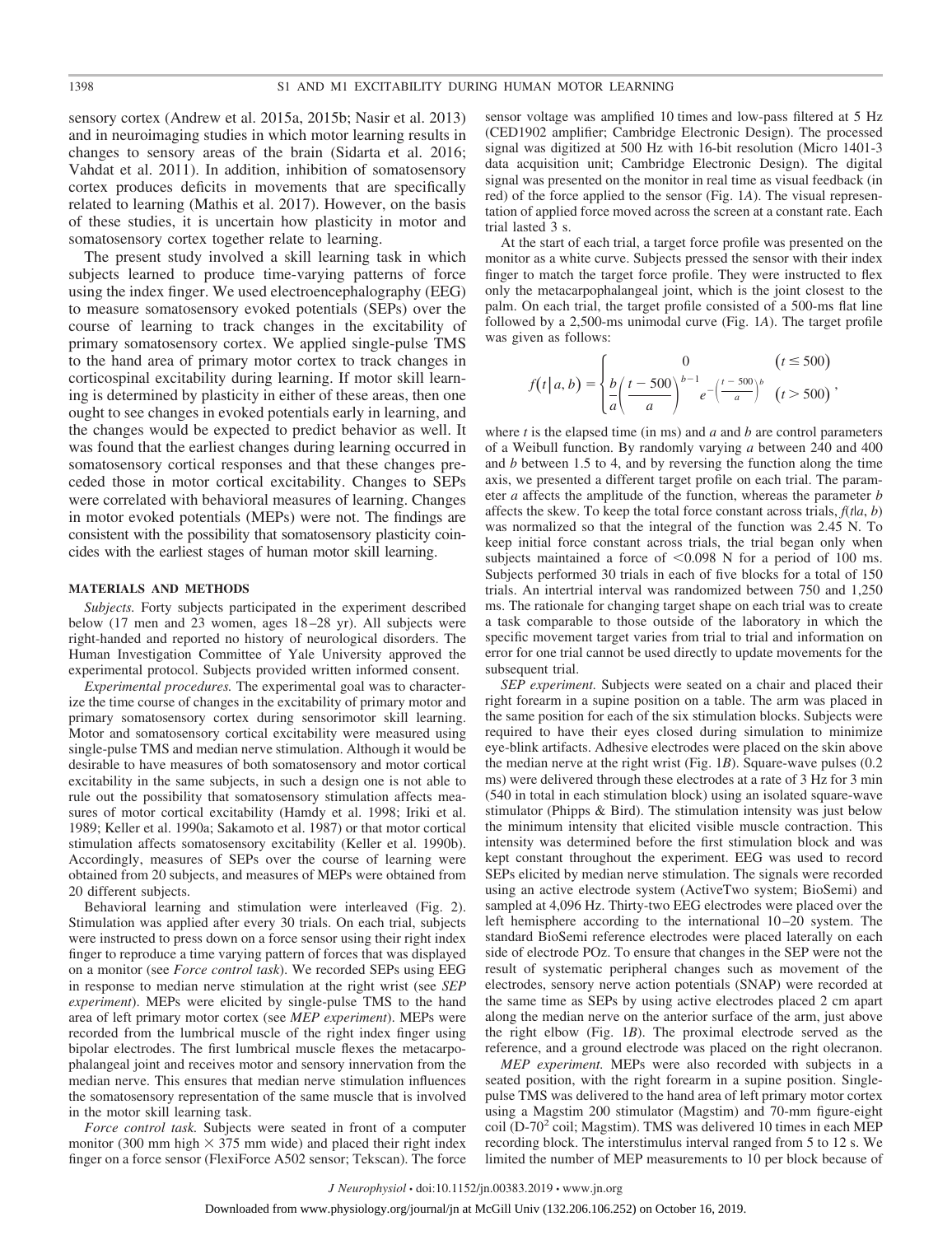

Fig. 1. Experimental configuration. *A*: subjects pressed down on a force sensor with their right index finger (red curve) to match a target force profile (white curve) presented on a monitor. *B*: adhesive electrodes were placed above the lumbrical muscle of the right index finger (red) in the motor evoked potential (MEP) experiment (EMG, electromyography). Stimulation electrodes were placed on the skin above the median nerve at the right wrist (blue), and adhesive electrodes were placed along the median nerve on the anterior surface of the arm (yellow) in the somatosensory evoked potential (SEP) experiment. *C*: SEP averaged over all subjects. N20, P25, N30, P45 and N60 potentials were measured to assess somatosensory cortical excitability. *D*: SEPs were obtained from EEG signals at the CP3 electrode in the SEP experiment. Transcranial magnetic stimulation was delivered to the hand area of left primary motor cortex in the MEP experiment. *E*: MEP averaged over all subjects. The amplitude of the MEP was measured to assess motor cortical excitability. *F* and *G*: sensory nerve action potential (SNAP) averaged over subjects. Peripheral signal conduction was assessed using the amplitude of SNAP.

cumulative effects of single-pulse TMS on motor cortical excitability (Cuypers et al. 2014; Pellicciari et al. 2016). Surface electromyography (EMG) was recorded using adhesive electrodes placed above the lumbrical muscle belly of the right index finger to capture MEPs elicited by TMS (Fig. 1*B*). The lumbrical muscle was identified by palpation while subjects produced isometric flexion of the index finger. Placement of the EMG electrodes was verified by the presence of EMG bursts during repetitive finger flexion movements. EMG signals were amplified 13,500 times, bandpass filtered between 16 and 550 Hz, and digitized at 3 kHz, with 12-bit resolution, using the EMG unit of the Brainsight frameless stereotactic system (Rogue Research). The coil position and stimulation intensity were determined before recording and maintained throughout the experiment. The coil placement and resting motor threshold were determined as the minimum intensity that elicited MEPs of  $>50 \mu V$  in the lumbrical muscle in 5 of 10 successive stimulations. The stimulation intensity was maintained at 120% of the resting motor threshold throughout testing. The Brainsight system was used to position the coil.

*Behavioral data analysis.* The dependent measure of motor learning in the behavioral task was the Pearson correlation coefficient, computed for a trial between each target force profile and the timevarying force applied by the subject. Since the first 500-ms period was a preparation phase in which the target profile was flat, the correlation was computed using the force profile between 500 and 3,000 ms. Individual values were excluded if they fell outside of  $\pm 4$  SD from the mean of each 30-trial block. Overall, this resulted in the removal of 1.392% of computed correlations. Motor learning was quantified as the change in average correlation in each block relative to the first block. The correlation values were converted into Fisher *z* scores for the purpose of statistical tests. The average correlation values were submitted to a mixed-design analysis of variance (ANOVA) with one between-subjects factor (SEP or MEP) and one within-subject factor (*blocks 1–30*, *31– 60*, *61–90*, *91–120*, or *121–150*). Bonferroni–Holmcorrected post hoc tests were then applied to assess the number of trials needed for performance to reach an asymptotic level.

*SEP analysis.* Each time median nerve stimulation was delivered, we recorded both SEPs and SNAPs. The amplitude of the SEP was computed using the EEG signal at electrode CP3 of the international 10 –20 system (Fig. 1*D*). SNAP amplitudes were computed using the signals recorded at the median nerve just above the right elbow. The continuous EEG signals were passed through a notch filter at 60 Hz and bandpass filtered between 20 and 300 Hz, re-referenced to signals at the left earlobe, and then segmented into epochs between –10 and 70 ms relative to stimulation onset. We subtracted from each epoch the average amplitude in the interval between –10 and 0 ms before stimulation. We rejected epochs in which the maximum resulting voltage exceeded  $\pm 30 \mu V$  (3.591%). Mean SEPs were computed as the temporal average over the remaining epochs within each 30-trial block. Mean SEP amplitudes were quantified as the peak-to-peak amplitude between the N20 and P25 components (Fig. 1*C*). These components were chosen because there is consensus that the N20 and P25 components recorded from electrode CP3 reflect activity in primary somatosensory cortex (Allison et al. 1991; Balzamo et al. 2004; Macerollo et al. 2018). The scalp voltage distribution of the N20 –P25 component, averaged over all subjects and over all blocks, shows a peak around electrode CP3 (Fig. 3*A*). We also measured the peak-to-peak amplitudes of the N30 –P45 and P45–N60 potentials to examine other possible learning-related changes to the SEP (Fig. 1*C*). A correlation analysis was conducted to test the relationship between changes in SEPs and measures of behavioral improvement using nonparametric bootstrapping to assess statistical significance.

The preprocessing of SNAP signals was the same as that of SEPs except that a high-pass filter was applied at 0.75 Hz and the peak-topeak amplitude was quantified between the negative peak at 5 ms after stimulation and the subsequent positive peak (Fig. 1*F*). One-way repeated-measures ANOVA followed by Bonferroni–Holm-corrected post hoc tests were used to test for changes in SEPs and SNAPs over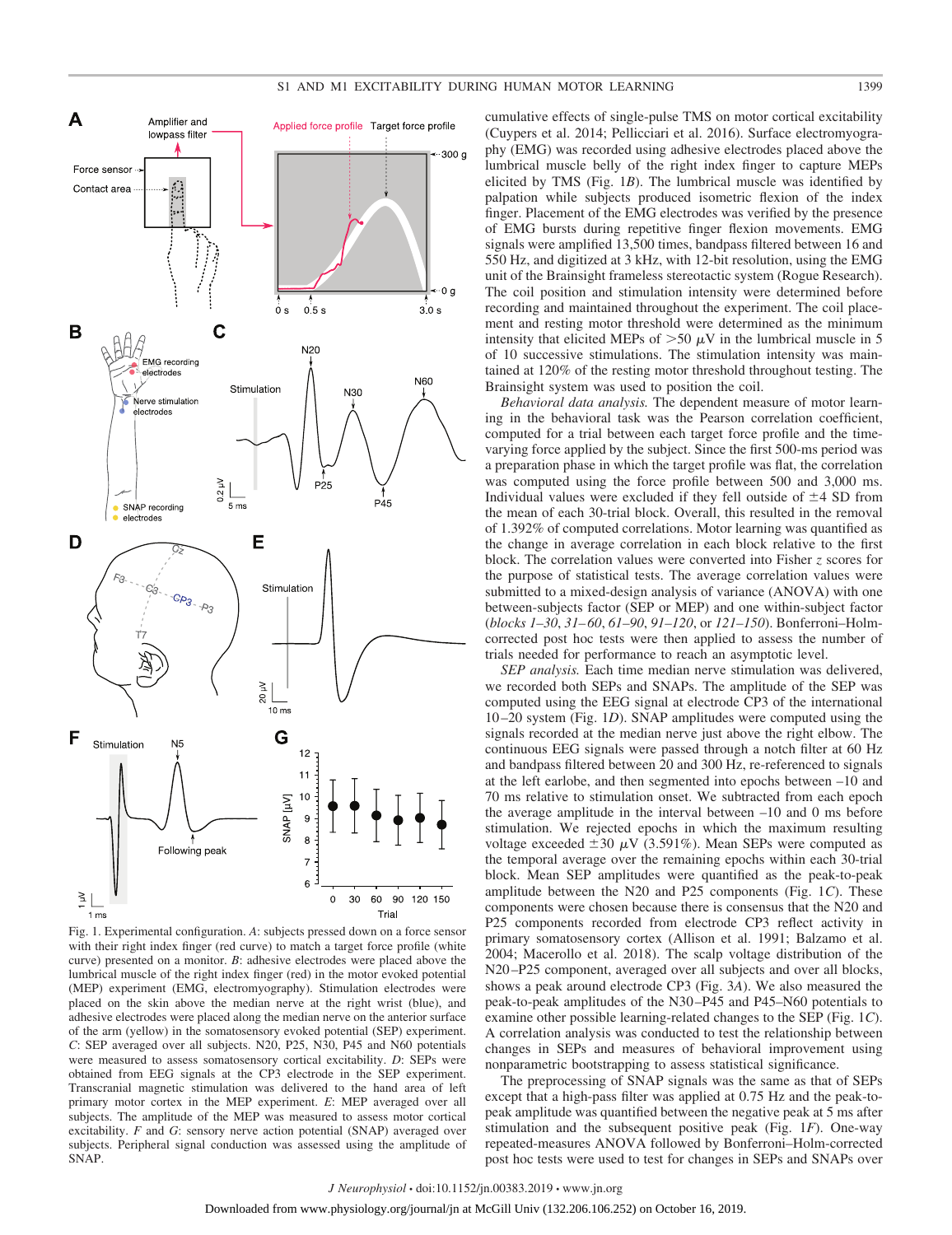the course of learning. To evaluate the possibility that measured changes in SEPs were due to changes in peripheral signal conduction, a correlation between changes in SEPs and changes in SNAPs was computed using data from all subjects and all SEP/SNAP blocks.

*MEP analysis.* For each MEP block, MEP amplitudes were computed from surface EMG signals at the lumbrical muscle of the right index finger (the first lumbrical muscle; Fig. 1*B*). MEP amplitudes were quantified as peak-to-peak amplitude of the evoked EMG signal in the interval between 10 and 90 ms after stimulation and were averaged within each block (Fig. 1*E*). We also tested for changes in MEP onset latency. The onset latency was defined as the interval between the stimulus and the onset of the motor evoked response. One-way repeated-measures ANOVA and Bonferroni–Holm-corrected post hoc tests were used to test for changes in MEPs relative to values obtained in the first block. A correlation analysis was conducted to test the relationship between changes in MEPs and measures of behavioral improvement.

#### **RESULTS**

The present experiment was designed to assess the time course of changes to cortical motor and somatosensory excitability during motor skill learning. The state of somatosensory and motor cortex was assessed by measuring SEPs and MEPs at regular intervals between blocks of training trials (Fig. 2). The experimental model of skill learning was a force production task in which subjects pressed down on a force sensor with their right index finger to trace a target force profile that was presented on a monitor (Fig. 1*A*). The target force profile was different on each trial.

*Behavioral improvement in the force production task.* Changes in learning were quantified on a trial-by-trial basis by using the Pearson correlation coefficient computed using a target profile and the applied force. Figure 2 shows the time course of this measure averaged across subjects that were tested in the SEP and MEP conditions. As shown in Fig. 2, low correlations, indicative of large errors, occur early in learning. Performance improves and gradually reaches an asymptotic level somewhere between 60 and 90 trials. ANOVA revealed that the difference in the average correlation values across the five behavioral blocks was

statistically reliable  $(F_{4,152} = 87.233, P \lt 10^{-5})$  and that the pattern of behavioral improvement did not significantly differ between the subjects receiving median nerve stimulation and subjects receiving TMS ( $F_{4,152} = 1.217$ ,  $P =$ 0.306). In addition, for these same subjects, no differences in behavior were seen in the first five learning trials  $(t_{33.402} = -0.482, P = 0.633)$ . This indicates that any differences in MEP and SEP measures are not attributable to differences initial performance or to differences in amount of learning over the course of the training session. Post hoc tests indicated significant differences between the last block and each of the first and second blocks  $(F_{1,152} = 233.503,$  $P < 10^{-5}$  for *block 1* vs. *block 5*;  $F_{1,152} = 28.700, P < 10^{-5}$ for *block 2* vs. *block 5*; *P* values are corrected) and no reliable difference between the last block and either the third or fourth blocks  $(F_{1,152} = 1.363, P = 0.490$  for *block 3* vs. *block 5*;  $F_{1,152} = 0.421$ ,  $P = 0.517$  for *block 4* vs. *block 5*; *P* values are corrected). This indicates that subjects successfully learned the force production task, and their performance reached an asymptotic level by the third block (*trials 61–90*).

*Change in SEPs.* SEPs were obtained before learning and again after each 30 behavioral trials (SEP<sub>0</sub>, SEP<sub>30</sub>, SEP<sub>60</sub>,  $\text{SEP}_{120}$ , and  $\text{SEP}_{150}$  in Fig. 2). To assess changes in somatosensory cortical excitability, the mean amplitude of the N20 – P25 complex at each measurement point was compared with the baseline mean value. Figure 3*B* shows the SEP amplitude averaged over subjects in each 30-trial SEP block relative to the first block. An SEP increase relative to baseline was evident at the first measurement point and remained elevated throughout the remainder of the experiment. ANOVA revealed that SEP changed over the course of learning ( $F_{5,95} = 3.116$ ,  $P = 0.0120$ . Post hoc tests indicated that the SEP increase was reliably different from 0 by *trial 30* and beyond  $(F_{1,95} = 5.0694, P = 0.0267$  for  $\text{SEP}_{30} - \text{SEP}_{0}$ ;  $F_{1,95} = 6.511$ ,  $P = 0.0246$  for  $\text{SEP}_{60}$ - $\text{SEP}_{0}$ ;  $F_{1,95} = 10.952$ ,  $P = 0.00661$  for  $\text{SEP}_{90}$ – $\text{SEP}_{0}$ ;  $F_{1,95} = 9.438$ ,  $P = 0.00832$  for  $\text{SEP}_{120}$ – $\text{SEP}_{0}$ ;  $F_{1,95} = 10.500$ ,  $P = 0.00661$  for SEP<sub>150</sub>–SEP<sub>0</sub>; *P* values are corrected). Amplitudes of later SEP components, N30 –P45

Fig. 2. Changes in behavioral performance. Data are mean changes to the correlation between the target force profile and the subject applied force for subjects in the somatosensory evoked potential (SEP) experiment (blue) and those in the motor evoked potential (MEP) experiment (red). Triangles and error bars represent mean values and SE in each block of trials. Somatosensory and motor cortical excitability were measured before learning and after every 30 trials (SEP<sub>0</sub>, MEP<sub>0</sub>; SEP<sub>30</sub>, MEP<sub>30</sub>;  $\text{SEP}_{60}$ ,  $\text{MED}_{60}$ ;  $\text{SEP}_{120}$ ,  $\text{MED}_{120}$ ; and  $\text{SEP}_{150}$ ,  $\text{MEP}_{150}$ ).  $z(r)$ , Fisher *r*-to-*z* transform.



*J Neurophysiol* • doi:10.1152/jn.00383.2019 • www.jn.org

Downloaded from www.physiology.org/journal/jn at McGill Univ (132.206.106.252) on October 16, 2019.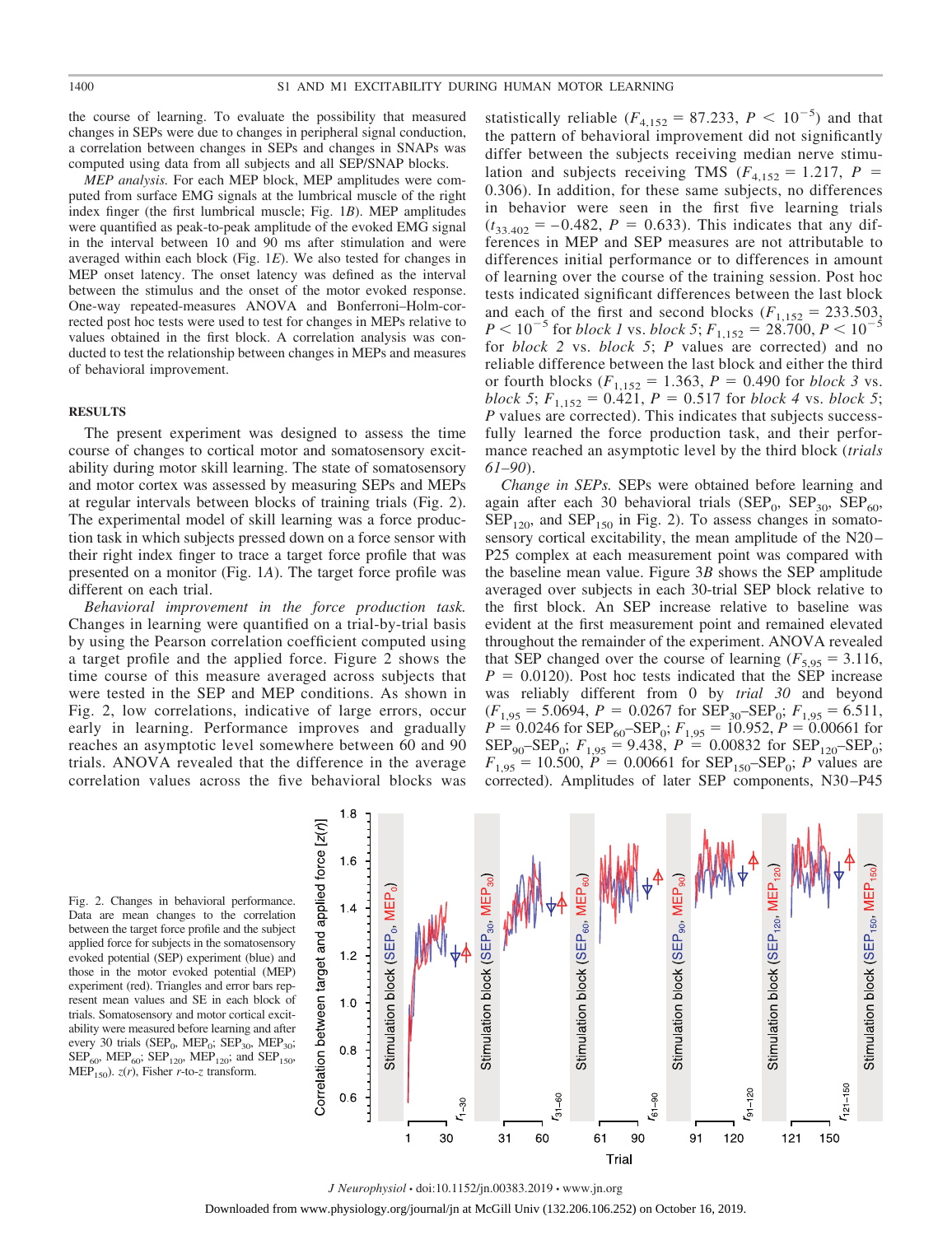

Fig. 3. Changes in somatosensory cortical excitability. *A*: scalp voltage distribution associated with the N20-P25 component of the somatosensory evoked potential (SEP). The distribution is the average over all subjects and all stimulation blocks. Circles represent the positions of EEG electrodes, and the closed circle is electrode CP3. *B*: changes relative to baseline SEP in the N20 –P25 potential at CP3 after every 30 behavioral trials. Data are means  $\pm$  SE. *C*: relationship between changes in N20 –P25 magnitudes at early stages of learning (after *trials 30* and *60*) and the block at which performance reached asymptote (*trials 61–90*). *z*(*r*), Fisher *r*-to-*z* transform.

and P45–N60, were not observed to change over the course of the experiment  $(F_{5,95} = 2.037, P = 0.0817$  for N30-P45;  $F_{5,95} = 1.367$ ,  $P = 0.244$  for P45–N60).

We tested for differences in SNAP amplitudes in the same way as was done for SEPs. ANOVA revealed statistically reliable differences in SNAP amplitudes (Fig. 1*G*;  $F_{5.95}$  = 5.427,  $P = 0.000196$ ). Post hoc tests indicated that changes in SNAP value relative to baseline were reliably less than 0 after *trial 90* and beyond ( $F_{1,95} = 0.00527$ ,  $P = 0.942$  for SNAP<sub>30</sub>–  $SNAP_0$ ;  $F_{1,95} = 4.019$ ,  $P = 0.0957$  for  $SNAP_{60}$ -SNAP<sub>0</sub>;  $F_{1,95} = 9.241$ ,  $P = 0.00122$  for  $SNAP_{90}$ – $SNAP_0$ ;  $F_{1,95} =$ 6.397,  $P = 0.0392$  for SNAP<sub>120</sub>–SNAP<sub>0</sub>;  $F_{1,95} = 15.931$ ,  $P =$ 0.000647 for  $SNAP_{150}$ – $SNAP_0$ ; *P* values are corrected). There was no reliable relationship between changes in SEPs and changes in SNAPs  $(r = 0.132, P = 0.142)$ . The absence of systematic changes in SNAPs until *trial 90*, in combination with the absence of a relationship between changes in SNAP and SEP measures, argues against the possibility that SEP changes are due to changes in peripheral factors over the course of the experiment.

The relationship between skill learning and SEP change was assessed by computing the correlation between the very first measured changes in SEP (after *trials 30* and *60*) and measures of asymptotic behavioral improvement (*trials 61–90* and beyond; Fig. 3*C*). There was a significant positive relationship between initial SEP changes (after *trials 30* and *60*) and asymptotic behavioral values  $(r = 0.434, P = 0.0384$  for  $\text{SEP}_{30}$ – $\text{SEP}_{0}$ ;  $r = 0.445$ ,  $P = 0.0428$  for  $\text{SEP}_{60}$ – $\text{SEP}_{0}$ ; *P* values are corrected). We also tested the correlation of the behavioral improvement from the very first 10 trials to the last 10 trials (*trials 1–10* vs. *trials 141–150*) with SEP change after *trial 30* and again after *trial 60*. In both cases, a statistically reliable correlation was observed ( $r = 0.364$ ,  $P = 0.0260$  for SEP<sub>30</sub>;  $r = 0.364$ ,  $P = 0.0260$  for SEP<sub>60</sub>). Thus subjects that showed larger changes in primary somatosensory cortex excitability early in learning went on to learn more overall.

*Change in motor corticospinal excitability.* MEPs were obtained before learning and after every 30 trials (Fig. 1*A*). Changes in the excitability of motor cortex were assessed every 30 trials as the difference in MEP amplitude relative to baseline (MEP<sub>0</sub> vs. MEP<sub>30</sub>, MEP<sub>60</sub>, MEP<sub>120</sub>, and MEP<sub>150</sub> in Fig. 2). Figure 4*A* shows mean MEP amplitude averaged over subjects relative to baseline. MEP amplitude was no different from 0 after *trials 30* and *60*. At *trial 90* the amplitude increased above baseline levels, and this increase was maintained afterward. ANOVA revealed that MEP changed over the course of learning  $(F_{5,95} = 4.978, P = 0.000430)$ . Post hoc tests indicated that MEP change was significantly different from 0 at *trials 90* and 150, and marginally significant at *trial* 120 ( $F_{1,95} = 1.245$ ,  $P = 0.535$  for MEP<sub>30</sub>–MEP<sub>0</sub>;  $F_{1,95} = 0.121$ ,  $P = 0.728$  for MEP<sub>60</sub>–MEP<sub>0</sub>;  $F_{1,95}$  = 9.0398,  $P = 0.0135$  for MEP<sub>90</sub>–MEP<sub>0</sub>;  $F_{1.95}$  = 5.386, *P* = 0.0673 for MEP<sub>120</sub>–MEP<sub>0</sub>;  $F_{1.95}$  = 16.115,  $P = 0.000595$  for MEP<sub>150</sub>–MEP<sub>0</sub>; *P* values are corrected). No differences in the latency of MEP onset were observed over the course of the experiment (Fig. 4*B*;  $F_{5,95} = 1.201$ ,  $P = 0.315$ ).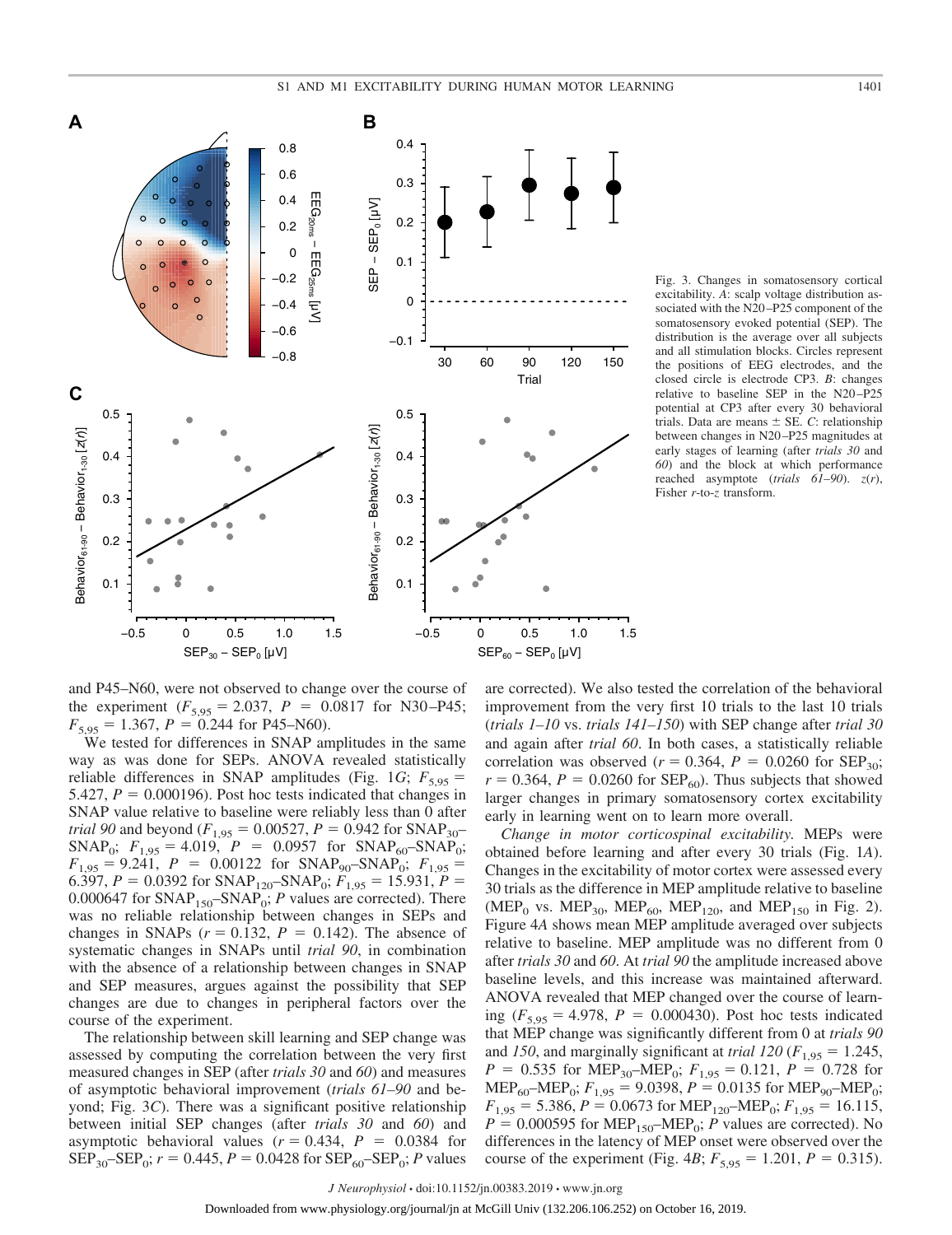



Thus motor corticospinal excitability predominantly increased later in learning.

We tested for a correlation between the change in MEP amplitude and behavioral measures of learning. No reliable relationships were detected (uncorrected  $P > 0.0500$ ) between any combination of MEP changes (e.g.,  $MEP_{30} - MEP_0$ ,  $MEP<sub>60</sub>–MEP<sub>0</sub>$  and behavioral improvements. Thus, although motor corticospinal excitability increased later in learning, the increased excitability was not related to the measured behavioral improvement.

*Proportionate changes in SEPs and MEPs.* The tests for SEP and MEP changes over the course of learning were each repeated using measures of proportionate change relative to baseline rather than as difference scores, which are reported above. In each case, the statistical outcomes were similar (Table 1). Overall, the proportionate change in SEPs was 16% and the proportionate change in MEPs was 27%. SEPs change was identified from the very first measurement and remained elevated throughout, whereas no change in MEP was detected until *trial 90*. As with difference scores, there was a reliable correlation between proportionate SEP change early in learning (*trial 30*) and proportionate behavioral improvement (*trials*

Table 1. *Statistical tests on proportionate changes in SEP and MEP*

| Measure                                            | <b>Statistic</b>    | Corrected<br>P Value |
|----------------------------------------------------|---------------------|----------------------|
| <b>SEP</b>                                         |                     |                      |
| After <i>trial</i> 30                              | $F_{1.76} = 8.383$  | 0.00494              |
| After <i>trial</i> 60                              | $F_{1,76} = 11.225$ | 0.00252              |
| After trial 90                                     | $F_{1,76} = 18.716$ | 0.000228             |
| After <i>trial</i> 120                             | $F_{1,76} = 14.301$ | 0.00123              |
| After <i>trial</i> 150                             | $F_{1,76} = 14.128$ | 0.00123              |
| Correlation with behavior (after <i>trial 30</i> ) | $r = 0.364$         | 0.0260               |
| <b>MEP</b>                                         |                     |                      |
| After trial 30                                     | $F_{1.76} = 2.791$  | 0.184                |
| After trial 60                                     | $F_{1.76} = 2.914$  | 0.184                |
| After <i>trial</i> 90                              | $F_{1.76} = 13.300$ | 0.00194              |
| After <i>trial</i> 120                             | $F_{1.76} = 6.263$  | 0.0434               |
| After <i>trial</i> 150                             | $F_{1.76} = 18.413$ | 0.000259             |
| Correlation with behavior                          |                     | > 0.0500             |

Statistical data are *F* values for changes in somatosensory evoked potential (SEP) and motor evoked potential (MEP) after every 30 behavioral trials, the Pearson correlation coefficient (*r*) indicating correlation with behavior, and corrected *P* values.

*61–90*). There was no such relationship between proportionate MEP change and behavior.

#### **DISCUSSION**

The present study examined the temporal evolution of primary somatosensory (S1) and primary motor cortex (M1) excitability over the course of human motor learning and found different patterns of MEP and SEP change. An SEP increase was detectable at the first measurement point (*trial 30*) and showed persistent elevation throughout training. MEPs showed no change early in learning and only showed statistically reliable increases at a later stage (*trial 90* and beyond). The changes in SEPs were positively correlated with behavioral improvements in learning, whereas changes in MEPs were not. These findings are supportive of the hypothesis that plasticity in somatosensory cortex is a determining factor at an early stage of motor learning. This also argues against the possibility that somatosensory change is simply a by-product of changes to cortical motor areas, in which case somatosensory change would have been expected to occur after motor cortical change or possibly in parallel.

Evoked potentials in S1, which were assessed using the N20 –P25 complex of the SEP, increased early in learning and remained persistently elevated throughout. Subjects who were better learners showed larger SEP increases. These results are in accord with previous findings documenting the involvement of S1 in sensorimotor adaptation and learning. Specifically, SEPs have been found to increase following repetitive typing and tracing tasks (Andrew et al. 2015a, 2015b). In nonhuman primates and rodents, S1 ablation and photoinhibition preserved previously learned motor behavior but disrupted motor learning and adaptation (Mathis et al. 2017; Pavlides et al. 1993).

There is uncertainty regarding the functional role of S1 plasticity in motor learning. The uncertainty arises in part as a result of reciprocal interactions between the somatosensory and motor systems. One possibility is that activity in M1 results in changes to somatosensory cortex. In particular, tetanic stimulation of M1 induces LTP in S1 (Keller et al. 1990b), and M1 activity has also been shown to drive changes in local field potentials in S1 (Zagha et al. 2013). Accordingly, S1 could play a role in learning by receiving signals from M1 or premotor areas. Indeed, previous studies have documented that there were changes to the cortical response in sensory areas and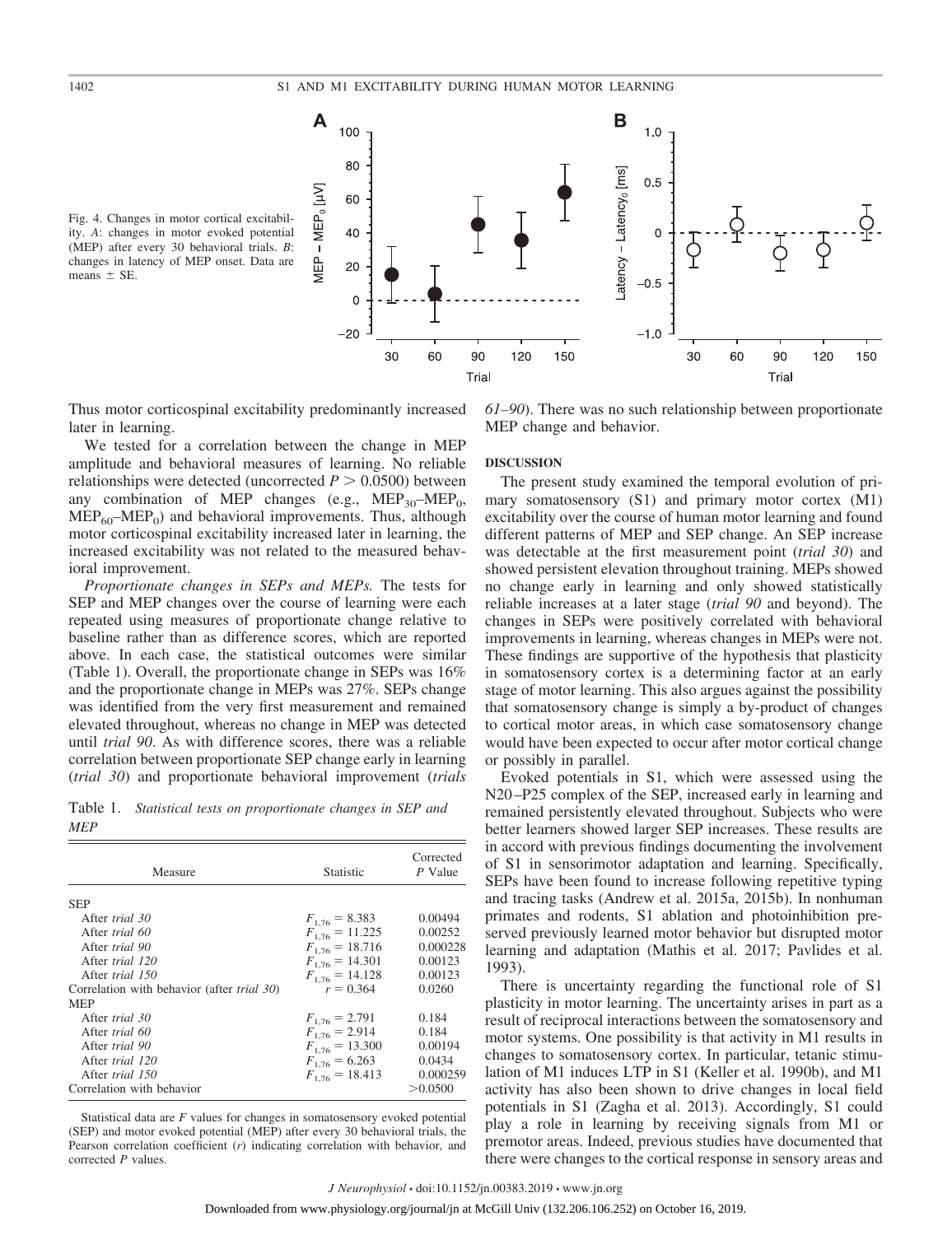to perception in the context of voluntary movement (Bernier et al. 2009; Blakemore et al. 1999; Palmer et al. 2016; Shergill et al. 2013; Voss et al. 2006). However, it is unlikely that cortical motor activity or movement caused the learning-related SEP change observed in the present study. Our SEP measurement was acquired at rest, and unlike previous studies, the SEP changes observed in the present study were not attenuated but enhanced, and the increases in SEP preceded changes in M1 excitability. These findings thus argue against the possibility that plasticity in S1 occurs as a consequence of movementrelated activity in cortical motor areas.

The present results are consistent with the idea that the behavioral improvements which occur early in learning are driven at least in part by changes in somatosensory cortical function. These early sensory changes predict learning and might serve one or more of the following functions. One possibility is that somatosensory cortex is involved in the acquisition and storage of newly learned somatic states (new somatosensory targets) that guide subsequent movements or the improvement of somatic acuity during learning. The alignment of movements following learning with altered estimates of limb position is consistent with this possibility (Ohashi et al. 2019; Ostry et al. 2010), as is the observation that somatosensory perceptual acuity increased in association with learning of a sequence of limb movements and in reinforcement learning (Bernardi et al. 2015; Wong et al. 2011). The idea that somatosensory cortex is involved in coding of position in space is supported by the finding that lesions to somatosensory and posterior parietal cortex result in deficits to position sense (Findlater et al. 2016).

Another possibility is that plasticity in S1 may be related directly to its involvement in the efferent control of movement. Cortical areas 3a, 3b, 1, 2, and 5 and second somatosensory cortex each have outputs to the spinal cord (Murray and Coulter 1981; Rathelot et al. 2017). Corticospinal tract outputs from somatosensory cortex terminate most densely in the intermediate zone of the contralateral spinal cord (Ralston and Ralston 1985) and in this region overlap extensively with projections from motor cortex (Liu and Chambers 1964). Cells in S1 including identified pyramidal tract neurons discharge in advance of the initiation of muscle activity (Fromm and Evarts 1982; Soso and Fetz 1980) and thus may participate in the control of movement through termination on spinal interneurons.

In the present study, M1 excitability was only found to increase late in learning once performance levels reached asymptotic values, suggesting that M1 changes may be associated with the achievement of a high degree of precision in learning. Changes to motor cortical excitability that are restricted to later in learning have been reported previously (Orban de Xivry et al. 2013). Earlier changes in M1 excitability are also observed, but in tasks involving ballistic movement (Bologna et al. 2015) where precision requirements are limited.

Both S1 and M1 cortical excitability increased over the course of learning. Parallel changes related to learning in the somatosensory and motor systems have been observed in various forms, such as in behavioral correlations between somatosensory and motor performance (Mattar et al. 2013; Vahdat et al. 2011) and in coherent electrophysiological activity between S1 and M1 (Arce-McShane et al. 2016). In the present study, these two changes were measured in separate

groups that underwent the same learning task. Accordingly, in the present design we cannot assess the extent to which M1 changes might be predicted by changes to S1. However, there is accumulating evidence that inputs to M1 from S1 regulate and may be essential to M1 plasticity. Specifically, in cats, inputs to M1 via intercortical pathways from S1 produce M1 LTP and regulate M1 LTP produced via the thalamocortical pathway (Iriki et al. 1989; Sakamoto et al. 1987). In humans, repetitive somatosensory stimulation applied to the fingers or wrist induces plasticity in hand motor cortex (Lewis and Byblow 2004; Rocchi et al. 2017). In contrast, activity in monkey M1 on its own does not lead to durable changes in M1 circuity as assessed by torque production resulting from intracortical microstimulation (Lucas and Fetz 2013).

Separate groups of subjects were tested for SEP and MEP measurements. We used separate groups to ensure that motor cortical excitability was not affected by median nerve stimulation and that somatosensory cortex excitability was not affected by stimulation to motor cortex. However, the inherent limitation is that a direct comparison cannot be undertaken of MEPs and SEPs over the course of learning. In principle, it would have been desirable to conduct tests of the possible dependence of MEP changes on earlier changes in sensory cortex excitability.

In conclusion, separate assessments of S1 and M1 responses in humans were obtained to characterize the time-varying contribution of these regions to sensorimotor learning. S1 excitability increased early in learning, and these increases covaried with behavioral improvements in performance. M1 motor excitability increased later as performance levels reached asymptotic values and thus may be involved with repetition-based processes in learning. The results are consistent with the idea that plasticity in S1 is an integral component of the early stages of motor skill learning.

#### **GRANTS**

This work was supported by Eunice Kennedy Shriver National Institute of Child Health and Human Development Grant R01HD075740 and the Natural Sciences and Engineering Research Council of Canada.

#### **DISCLOSURES**

No conflicts of interest, financial or otherwise, are declared by the authors.

#### **AUTHOR CONTRIBUTIONS**

H.O., P.L.G., and D.J.O. conceived and designed research; H.O. performed experiments; H.O. analyzed data; H.O., P.L.G., and D.J.O. interpreted results of experiments; H.O., P.L.G., and D.J.O. prepared figures; H.O., P.L.G., and D.J.O. drafted manuscript; H.O., P.L.G., and D.J.O. edited and revised manuscript; H.O., P.L.G., and D.J.O. approved final version of manuscript.

#### **REFERENCES**

- **Allison T, McCarthy G, Wood CC, Jones SJ.** Potentials evoked in human and monkey cerebral cortex by stimulation of the median nerve. A review of scalp and intracranial recordings. *Brain* 114: 2465–2503, 1991. doi[:10.1093/](https://doi.org/10.1093/brain/114.6.2465) [brain/114.6.2465.](https://doi.org/10.1093/brain/114.6.2465)
- **Andrew D, Haavik H, Dancey E, Yielder P, Murphy B.** Somatosensory evoked potentials show plastic changes following a novel motor training task with the thumb. *Clin Neurophysiol* 126: 575–580, 2015a. doi[:10.1016/](https://doi.org/10.1016/j.clinph.2014.05.020) [j.clinph.2014.05.020.](https://doi.org/10.1016/j.clinph.2014.05.020)
- **Andrew D, Yielder P, Murphy B.** Do pursuit movement tasks lead to differential changes in early somatosensory evoked potentials related to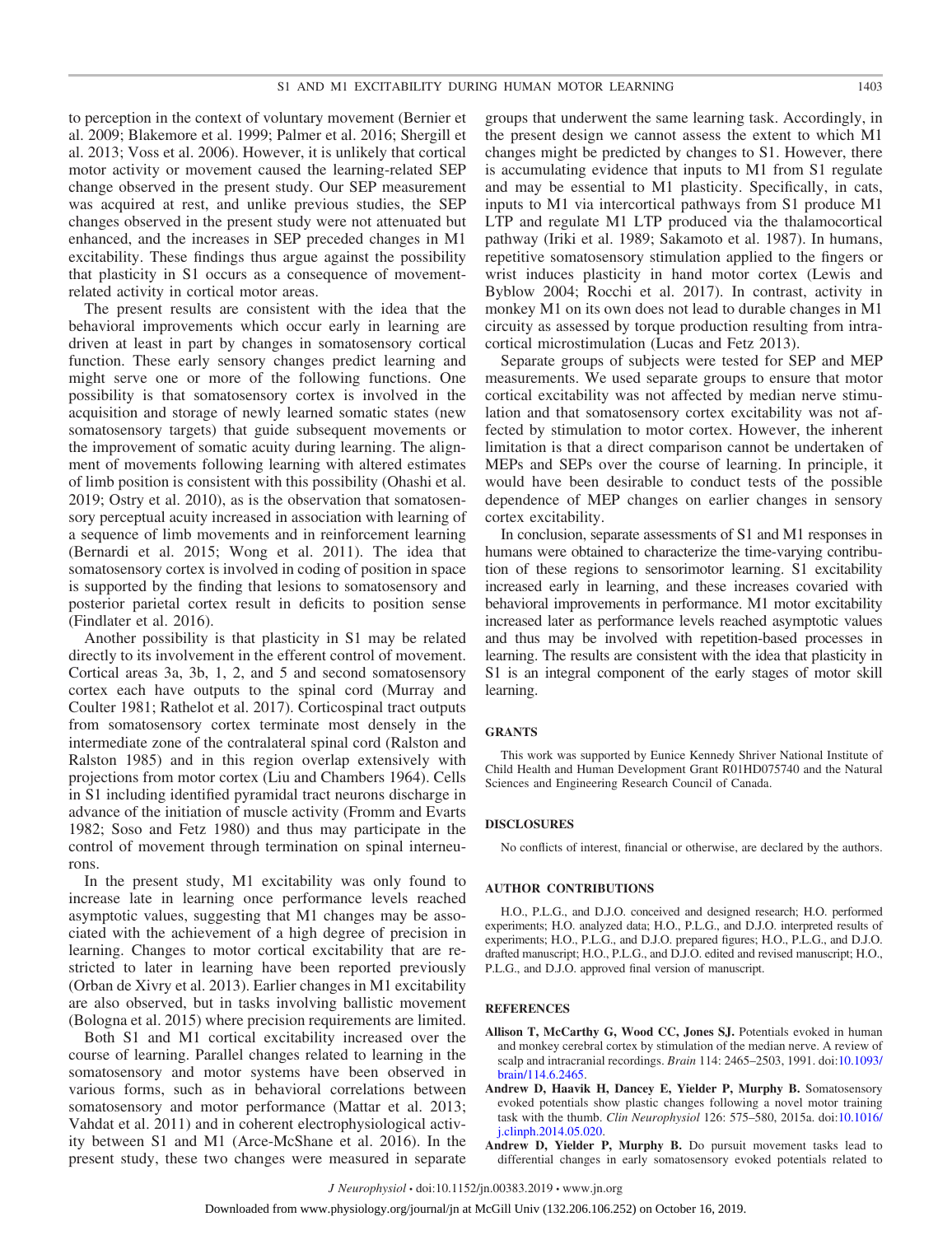motor learning compared with typing tasks? *J Neurophysiol* 113: 1156 – 1164, 2015b. doi[:10.1152/jn.00713.2014.](https://doi.org/10.1152/jn.00713.2014)

- **Arce-McShane FI, Ross CF, Takahashi K, Sessle BJ, Hatsopoulos NG.** Primary motor and sensory cortical areas communicate via spatiotemporally coordinated networks at multiple frequencies. *Proc Natl Acad Sci USA* 113: 5083–5088, 2016. doi[:10.1073/pnas.1600788113.](https://doi.org/10.1073/pnas.1600788113)
- **Balzamo E, Marquis P, Chauvel P, Régis J.** Short-latency components of evoked potentials to median nerve stimulation recorded by intracerebral electrodes in the human pre- and postcentral areas. *Clin Neurophysiol* 115: 1616 –1623, 2004. doi[:10.1016/j.clinph.2004.02.012.](https://doi.org/10.1016/j.clinph.2004.02.012)
- **Bernardi NF, Darainy M, Ostry DJ.** Somatosensory contribution to the initial stages of human motor learning. *J Neurosci* 35: 14316 –14326, 2015. doi[:10.1523/JNEUROSCI.1344-15.2015.](https://doi.org/10.1523/JNEUROSCI.1344-15.2015)
- **Bernier PM, Burle B, Vidal F, Hasbroucq T, Blouin J.** Direct evidence for cortical suppression of somatosensory afferents during visuomotor adaptation. *Cereb Cortex* 19: 2106 –2113, 2009. doi[:10.1093/cercor/bhn233.](https://doi.org/10.1093/cercor/bhn233)
- **Blakemore SJ, Wolpert DM, Frith CD.** The cerebellum contributes to somatosensory cortical activity during self-produced tactile stimulation. *Neuroimage* 10: 448 – 459, 1999. doi[:10.1006/nimg.1999.0478.](https://doi.org/10.1006/nimg.1999.0478)
- **Bologna M, Rocchi L, Paparella G, Nardella A, Li Voti P, Conte A, Kojovic M, Rothwell JC, Berardelli A.** Reversal of practice-related effects on corticospinal excitability has no immediate effect on behavioral outcome. *Brain Stimul* 8: 603– 612, 2015. doi[:10.1016/j.brs.2015.01.405.](https://doi.org/10.1016/j.brs.2015.01.405)
- **Classen J, Liepert J, Wise SP, Hallett M, Cohen LG.** Rapid plasticity of human cortical movement representation induced by practice. *J Neurophysiol* 79: 1117–1123, 1998. doi[:10.1152/jn.1998.79.2.1117.](https://doi.org/10.1152/jn.1998.79.2.1117)
- **Cuypers K, Thijs H, Meesen RL.** Optimization of the transcranial magnetic stimulation protocol by defining a reliable estimate for corticospinal excitability. *PLoS One* 9: e86380, 2014. doi[:10.1371/journal.pone.0086380.](https://doi.org/10.1371/journal.pone.0086380)
- **Della-Maggiore V, McIntosh AR.** Time course of changes in brain activity and functional connectivity associated with long-term adaptation to a rotational transformation. *J Neurophysiol* 93: 2254 –2262, 2005. doi[:10.1152/](https://doi.org/10.1152/jn.00984.2004) [jn.00984.2004.](https://doi.org/10.1152/jn.00984.2004)
- **Doyon J, Song AW, Karni A, Lalonde F, Adams MM, Ungerleider LG.** Experience-dependent changes in cerebellar contributions to motor sequence learning. *Proc Natl Acad Sci USA* 99: 1017–1022, 2002. doi[:10.](https://doi.org/10.1073/pnas.022615199) [1073/pnas.022615199.](https://doi.org/10.1073/pnas.022615199)
- **Findlater SE, Desai JA, Semrau JA, Kenzie JM, Rorden C, Herter TM, Scott SH, Dukelow SP.** Central perception of position sense involves a distributed neural network - Evidence from lesion-behavior analyses. *Cortex* 79: 42–56, 2016. doi[:10.1016/j.cortex.2016.03.008.](https://doi.org/10.1016/j.cortex.2016.03.008)
- **Fromm C, Evarts EV.** Pyramidal tract neurons in somatosensory cortex: central and peripheral inputs during voluntary movement. *Brain Res* 238: 186 –191, 1982. doi[:10.1016/0006-8993\(82\)90781-8.](https://doi.org/10.1016/0006-8993(82)90781-8)
- **Gribble PL, Scott SH.** Overlap of internal models in motor cortex for mechanical loads during reaching. *Nature* 417: 938 –941, 2002. doi[:10.1038/](https://doi.org/10.1038/nature00834) [nature00834.](https://doi.org/10.1038/nature00834)
- **Hamdy S, Rothwell JC, Aziz Q, Singh KD, Thompson DG.** Long-term reorganization of human motor cortex driven by short-term sensory stimulation. *Nat Neurosci* 1: 64 – 68, 1998. doi[:10.1038/264.](https://doi.org/10.1038/264)
- **Iriki A, Pavlides C, Keller A, Asanuma H.** Long-term potentiation in the motor cortex. *Science* 245: 1385–1387, 1989. doi[:10.1126/science.2551038.](https://doi.org/10.1126/science.2551038)
- **Jenkins WM, Merzenich MM, Ochs MT, Allard T, Guíc-Robles E.** Functional reorganization of primary somatosensory cortex in adult owl monkeys after behaviorally controlled tactile stimulation. *J Neurophysiol* 63: 82–104, 1990. doi[:10.1152/jn.1990.63.1.82.](https://doi.org/10.1152/jn.1990.63.1.82)
- **Keller A, Iriki A, Asanuma H.** Identification of neurons producing long-term potentiation in the cat motor cortex: intracellular recordings and labeling. *J Comp Neurol* 300: 47– 60, 1990a. doi[:10.1002/cne.903000105.](https://doi.org/10.1002/cne.903000105)
- **Keller A, Pavlides C, Asanuma H.** Long-term potentiation in the cat somatosensory cortex. *Neuroreport* 1: 49 –52, 1990b. doi[:10.1097/](https://doi.org/10.1097/00001756-199009000-00014) [00001756-199009000-00014.](https://doi.org/10.1097/00001756-199009000-00014)
- **Lewis GN, Byblow WD.** Neurophysiological and behavioural adaptations to a bilateral training intervention in individuals following stroke. *Clin Rehabil* 18: 48 –59, 2004. doi[:10.1191/0269215504cr701oa.](https://doi.org/10.1191/0269215504cr701oa)
- **Li CS, Padoa-Schioppa C, Bizzi E.** Neuronal correlates of motor performance and motor learning in the primary motor cortex of monkeys adapting to an external force field. *Neuron* 30: 593-607, 2001. doi[:10.1016/S0896-](https://doi.org/10.1016/S0896-6273(01)00301-4) [6273\(01\)00301-4.](https://doi.org/10.1016/S0896-6273(01)00301-4)
- **Liu CN, Chambers WW.** An experimental study of the cortico-spinal system in the monkey (*Macaca mulatta*). The spinal pathways and preterminal distribution of degenerating fibers following discrete lesions of the pre- and postcentral gyri and bulbar pyramid. *J Comp Neurol* 123: 257–283, 1964. doi[:10.1002/cne.901230209.](https://doi.org/10.1002/cne.901230209)
- **Lucas TH, Fetz EE.** Myo-cortical crossed feedback reorganizes primate motor cortex output. *J Neurosci* 33: 5261–5274, 2013. doi[:10.1523/](https://doi.org/10.1523/JNEUROSCI.4683-12.2013) [JNEUROSCI.4683-12.2013.](https://doi.org/10.1523/JNEUROSCI.4683-12.2013)
- **Macerollo A, Brown MJN, Kilner JM, Chen R.** Neurophysiological changes measured using somatosensory evoked potentials. *Trends Neurosci* 41: 294 –310, 2018. doi[:10.1016/j.tins.2018.02.007.](https://doi.org/10.1016/j.tins.2018.02.007)
- **Mathis MW, Mathis A, Uchida N.** Somatosensory cortex plays an essential role in forelimb motor adaptation in mice. *Neuron* 93: 1493–1503.e6, 2017. doi[:10.1016/j.neuron.2017.02.049.](https://doi.org/10.1016/j.neuron.2017.02.049)
- **Mattar AA, Darainy M, Ostry DJ.** Motor learning and its sensory effects: time course of perceptual change and its presence with gradual introduction of load. *J Neurophysiol* 109: 782–791, 2013. doi[:10.1152/jn.00734.2011.](https://doi.org/10.1152/jn.00734.2011)
- **Murray EA, Coulter JD.** Organization of corticospinal neurons in the monkey. *J Comp Neurol* 195: 339 –365, 1981. doi[:10.1002/cne.901950212.](https://doi.org/10.1002/cne.901950212)
- **Nasir SM, Darainy M, Ostry DJ.** Sensorimotor adaptation changes the neural coding of somatosensory stimuli. *J Neurophysiol* 109: 2077–2085, 2013. doi[:10.1152/jn.00719.2012.](https://doi.org/10.1152/jn.00719.2012)
- **Nudo RJ, Milliken GW, Jenkins WM, Merzenich MM.** Use-dependent alterations of movement representations in primary motor cortex of adult squirrel monkeys. *J Neurosci* 16: 785– 807, 1996. doi[:10.1523/JNEUROSCI.](https://doi.org/10.1523/JNEUROSCI.16-02-00785.1996) [16-02-00785.1996.](https://doi.org/10.1523/JNEUROSCI.16-02-00785.1996)
- **Ohashi H, Valle-Mena R, Gribble PL, Ostry DJ.** Movements following force-field adaptation are aligned with altered sense of limb position. *Exp Brain Res* 237: 1303–1313, 2019. doi[:10.1007/s00221-019-05509-y.](https://doi.org/10.1007/s00221-019-05509-y)
- **Orban de Xivry JJ, Ahmadi-Pajouh MA, Harran MD, Salimpour Y, Shadmehr R.** Changes in corticospinal excitability during reach adaptation in force fields. *J Neurophysiol* 109: 124 –136, 2013. doi[:10.1152/jn.00785.2012.](https://doi.org/10.1152/jn.00785.2012)
- **Ostry DJ, Darainy M, Mattar AA, Wong J, Gribble PL.** Somatosensory plasticity and motor learning. *J Neurosci* 30: 5384 –5393, 2010. doi[:10.](https://doi.org/10.1523/JNEUROSCI.4571-09.2010) [1523/JNEUROSCI.4571-09.2010.](https://doi.org/10.1523/JNEUROSCI.4571-09.2010)
- **Ostry DJ, Gribble PL.** Sensory plasticity in human motor learning. *Trends Neurosci* 39: 114 –123, 2016. doi[:10.1016/j.tins.2015.12.006.](https://doi.org/10.1016/j.tins.2015.12.006)
- Palmer CE, Davare M, Kilner JM. Physiological and perceptual sensory attenuation have different underlying neurophysiological correlates. *J Neurosci* 36: 10803–10812, 2016. doi[:10.1523/JNEUROSCI.1694-16.2016.](https://doi.org/10.1523/JNEUROSCI.1694-16.2016)
- **Pavlides C, Miyashita E, Asanuma H.** Projection from the sensory to the motor cortex is important in learning motor skills in the monkey. *J Neurophysiol* 70: 733–741, 1993. doi[:10.1152/jn.1993.70.2.733.](https://doi.org/10.1152/jn.1993.70.2.733)
- **Paz R, Vaadia E.** Learning-induced improvement in encoding and decoding of specific movement directions by neurons in the primary motor cortex. *PLoS Biol* 2: e45, 2004. doi[:10.1371/journal.pbio.0020045.](https://doi.org/10.1371/journal.pbio.0020045)
- **Pellicciari MC, Miniussi C, Ferrari C, Koch G, Bortoletto M.** Ongoing cumulative effects of single TMS pulses on corticospinal excitability: an intra- and inter-block investigation. *Clin Neurophysiol* 127: 621– 628, 2016. doi[:10.1016/j.clinph.2015.03.002.](https://doi.org/10.1016/j.clinph.2015.03.002)
- **Peters AJ, Liu H, Komiyama T.** Learning in the rodent motor cortex. *Annu Rev Neurosci* 40: 77–97, 2017. doi[:10.1146/annurev-neuro-072116-031407.](https://doi.org/10.1146/annurev-neuro-072116-031407)
- **Ralston DD, Ralston HJ 3rd.** The terminations of corticospinal tract axons in the macaque monkey. *J Comp Neurol* 242: 325–337, 1985. doi[:10.1002/](https://doi.org/10.1002/cne.902420303) [cne.902420303.](https://doi.org/10.1002/cne.902420303)
- **Rathelot JA, Dum RP, Strick PL.** Posterior parietal cortex contains a command apparatus for hand movements. *Proc Natl Acad Sci USA* 114: 4255– 4260, 2017. doi[:10.1073/pnas.1608132114.](https://doi.org/10.1073/pnas.1608132114)
- **Rioult-Pedotti MS, Friedman D, Hess G, Donoghue JP.** Strengthening of horizontal cortical connections following skill learning. *Nat Neurosci* 1: 230 –234, 1998. doi[:10.1038/678.](https://doi.org/10.1038/678)
- **Rocchi L, Erro R, Antelmi E, Berardelli A, Tinazzi M, Liguori R, Bhatia K, Rothwell J.** High frequency somatosensory stimulation increases sensori-motor inhibition and leads to perceptual improvement in healthy subjects. *Clin Neurophysiol* 128: 1015–1025, 2017. doi[:10.1016/j.clinph.2017.03.046.](https://doi.org/10.1016/j.clinph.2017.03.046)
- **Sakamoto T, Porter LL, Asanuma H.** Long-lasting potentiation of synaptic potentials in the motor cortex produced by stimulation of the sensory cortex in the cat: a basis of motor learning. *Brain Res* 413: 360 –364, 1987. doi[:10.1016/0006-8993\(87\)91029-8.](https://doi.org/10.1016/0006-8993(87)91029-8)
- **Shergill SS, White TP, Joyce DW, Bays PM, Wolpert DM, Frith CD.** Modulation of somatosensory processing by action. *Neuroimage* 70: 356 –362, 2013. [Erratum in *Neuroimage* 197: 827, 2019.] doi[:10.1016/](https://doi.org/10.1016/j.neuroimage.2012.12.043) [j.neuroimage.2012.12.043.](https://doi.org/10.1016/j.neuroimage.2012.12.043)
- **Sidarta A, Vahdat S, Bernardi NF, Ostry DJ.** Somatic and reinforcementbased plasticity in the initial stages of human motor learning. *J Neurosci* 36: 11682–11692, 2016. doi[:10.1523/JNEUROSCI.1767-16.2016.](https://doi.org/10.1523/JNEUROSCI.1767-16.2016)
- **Soso MJ, Fetz EE.** Responses of identified cells in postcentral cortex of awake monkeys during comparable active and passive joint movements. *J Neurophysiol* 43: 1090 –1110, 1980. doi[:10.1152/jn.1980.43.4.1090.](https://doi.org/10.1152/jn.1980.43.4.1090)